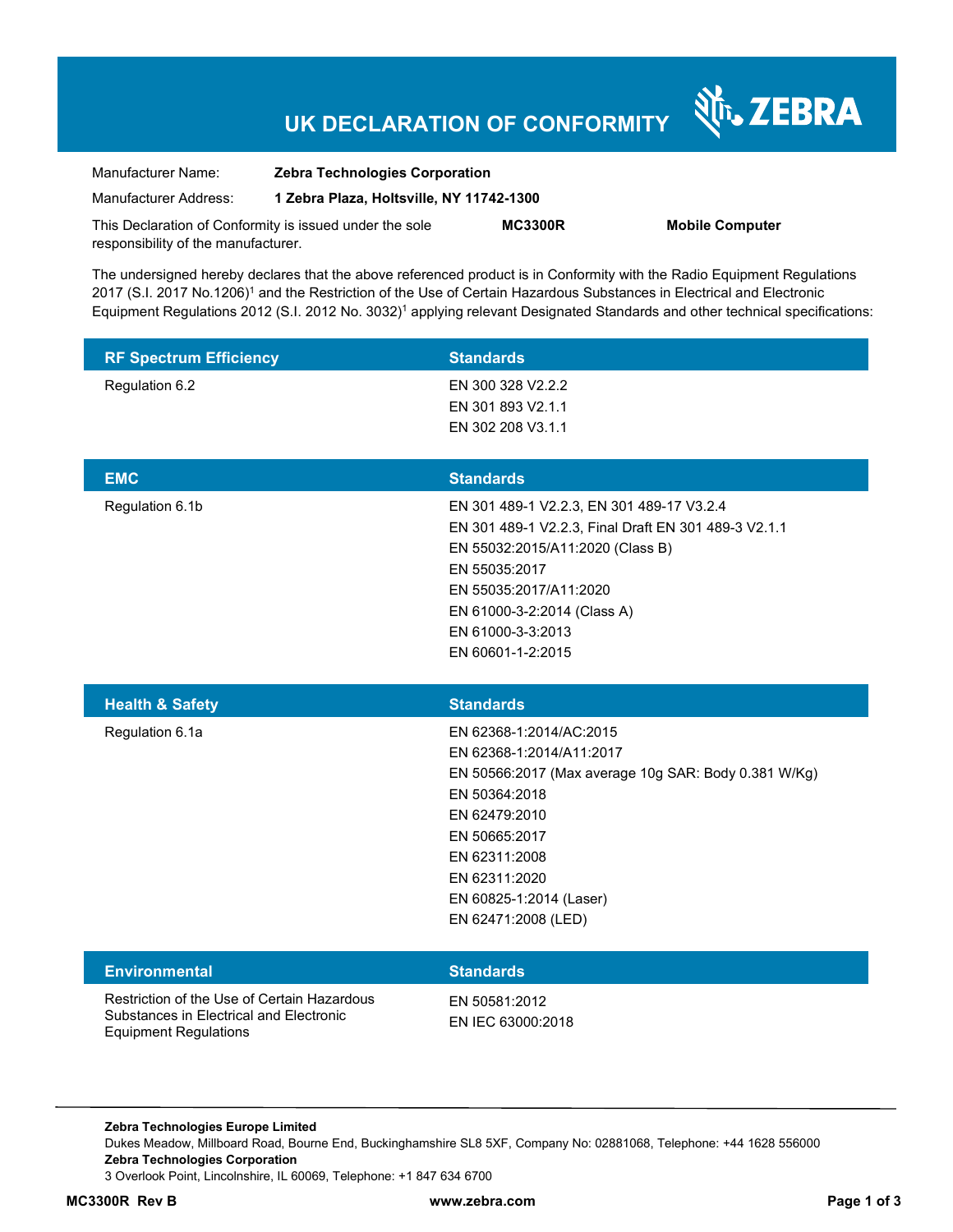# **UK DECLARATION OF CONFORMITY**



With regard to the Radio Equipment Regulations 2017 (S.I. 2017 No.1206)<sup>1</sup>, the conformity assessment procedure referred to in regulation 41(4)(a) and detailed in Schedule 2 has been followed.

 $^{\rm 1}$  As amended by applicable EU withdrawal legislation implemented at the time of issuing this declaration

#### **Signed on behalf of Zebra Technologies Corporation**

*(Signature of authorized person)* Marco Belli Rev: B Sr. Manager, Regulatory Date: 22 September 2021 Place: Bourne End, UK